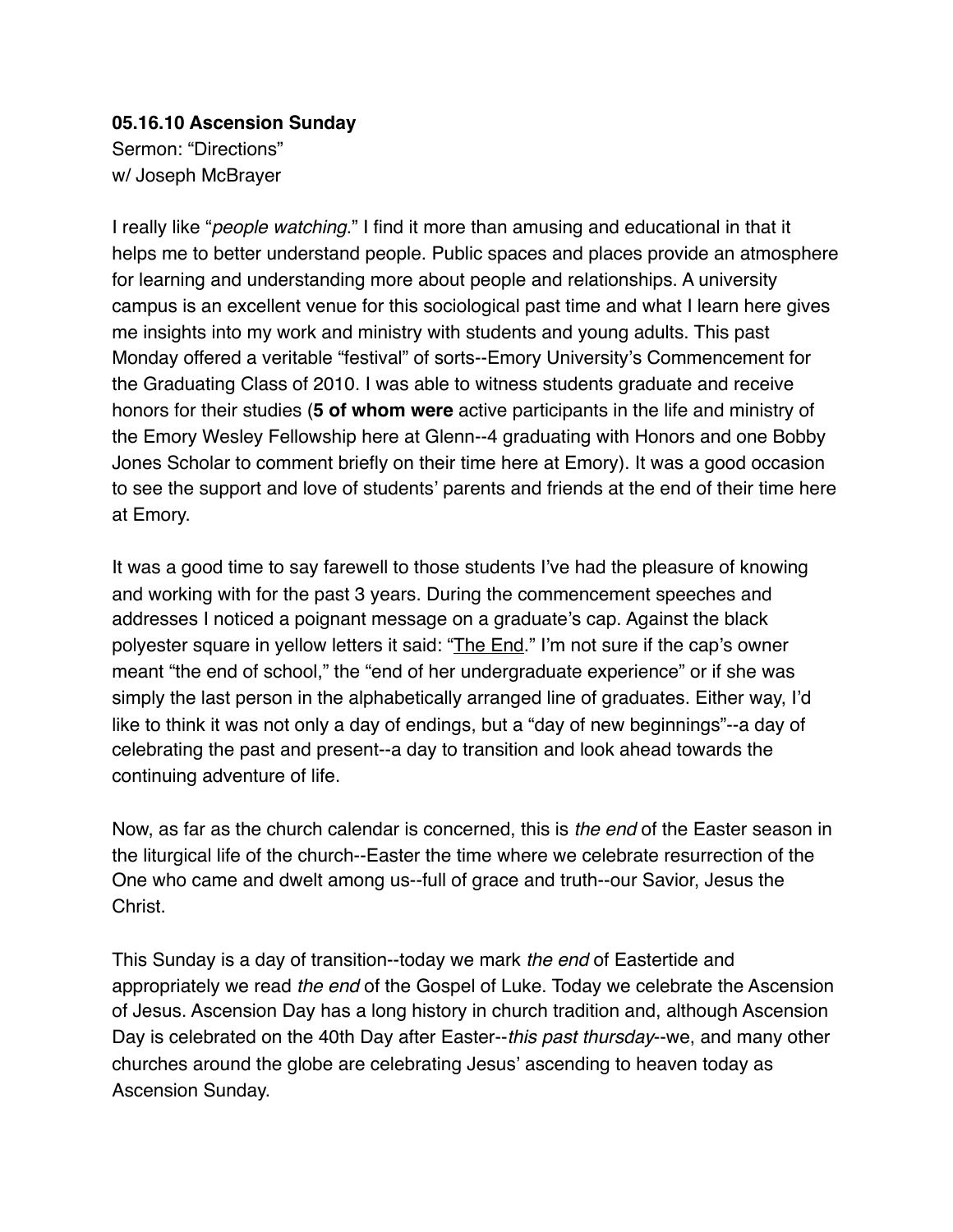*A quick historical tidbit* to share part of the importance of Ascension day in the Anglican/ Methodist tradition: John Wesley, the founder of Methodism, was rather fond of revising and reforming Anglican tradition. In his 1784 edition of *the Prayer Book for Methodists in America*, which was a revision of the Anglican Book of Common Prayer, he retained only three special non-sunday services: Christmas, Good Friday, AND *Ascension Sunday.*

So in some ways Ascension Sunday is an ending. However, I think that there is more going on here than just the end of Jesus' *earthly*, *physical* ministry with the disciples. The Ascension of Jesus at the end of Luke's gospel is a transformative experience that leaves the disciples to carry on the ministry and mission of Christ.

*Today*, as we remember Christ's Ascension, we are going to look at and celebrate two of the main aspects of this day: what I have termed "*The Directional* and *the Doctrinal*."

"Directional." "Direction." Ah, "*Directions*." Also known as a thing that many of us here are accused and often guilty of neither asking for *nor* following. (pause and laugh here) As some of you know, I'm *very* interested in Words, definitions, and meanings. So, the word "**directions**" can have many meanings--*a course along which someone or something moves, a general way in which something or someone develops, a set of instructions for how to get somewhere or for putting something together; the cardinal directions of North, South, East, and West; up, down, left right, etc.* 

In preparing for today I found myself particularly drawn to the *directions* and the *directional language* that Jesus speaks, takes, and makes in the Luke text: *Jesus said to them...to rise from the dead...beginning in jerusalem...I am sending upon you... led them out as far as bethany and lifting up his hands...carried up into heaven...returned to Jerusalem*. For me, these new found *directions* offer a filter and a lens to see what God might be saying to us today through this Word.

Let's investigate some of the *directions* and *directional language* here to see what jumps out at us.

*Jesus said to them*:Speech, conversation, and language in general is a directional thing--in conversation between two or more people there is an exchange of information, ideas, values, and from this mutual exchange can come new meaning, conclusions, and actions. This was certainly true for the disciples and we can see in this passage that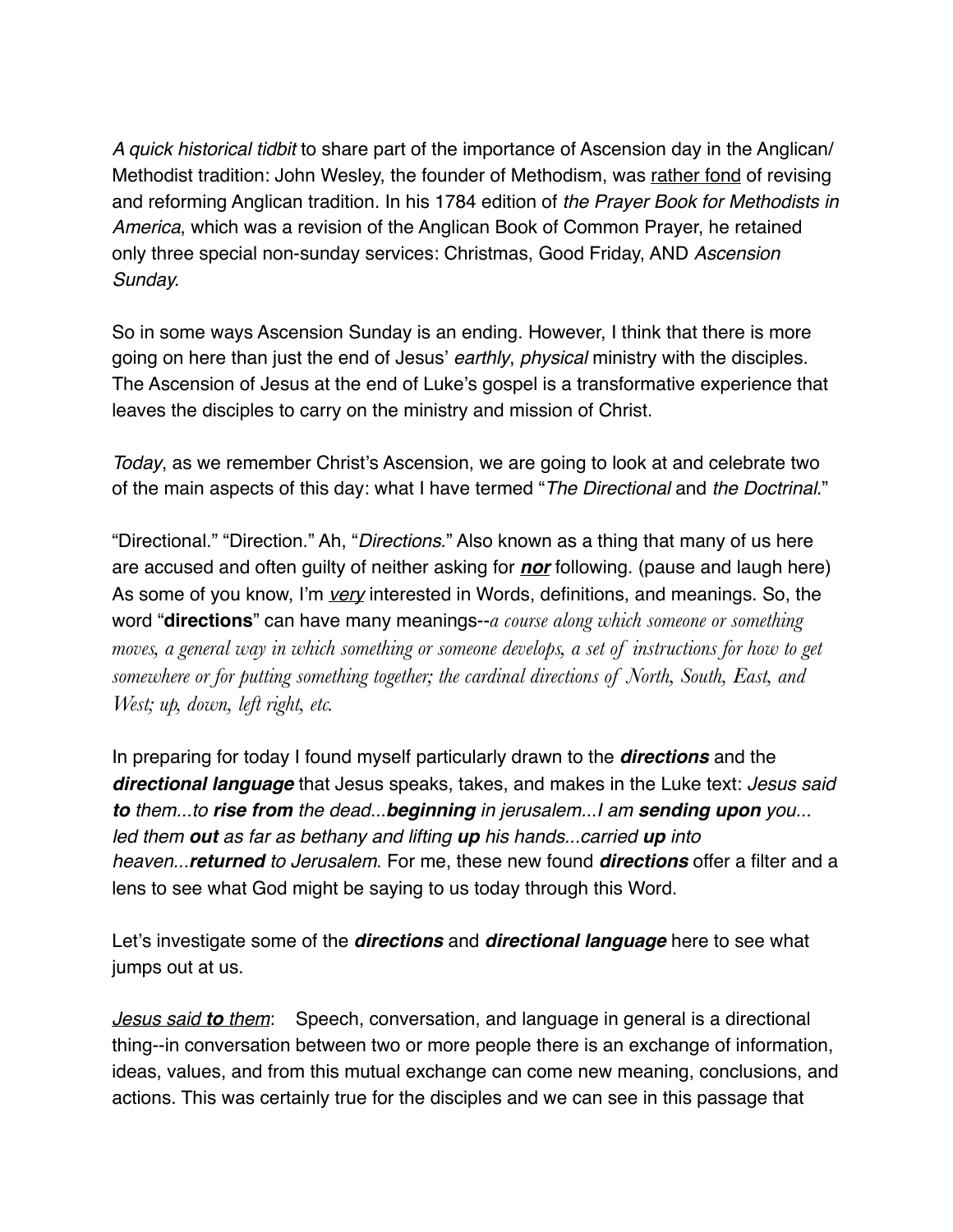their minds were "opened to understand the Scriptures" through Jesus' actions and teachings. This is Good News to us too--we are not alone in our seeking understanding--as Jesus then opened the Scriptures to the disciples we will have the Holy Spirit to come, to guide, to teach and admonish us in the ways of living a full life both here and in the life to come.

And now another direction: *to rise from the dead:* We tend to think of life as a directional event--from birth to death, cradle to the grave--our life is a journey. Here we are reminded of God's saving and miraculous deed in Jesus' rising from the dead- breaking the cycle and power of sin and death by conquering and usurping death itself by rising on the third day.

Moving along, we find another: *beginning in jerusalem*: The often said adage of knowing where you're heading by remembering where you started is true--not in an overly sentimental way but in a way that orients our lives and gives them fuller meaning and direction. For the disciples, they are to go and, beginning in Jerusalem, proclaim in his name "repentance and forgiveness of sins" to all the nations and to do what Christ has been doing.

*Repentance* here is a very directional concept as it means that we literally turn *away from* sin and sinful ways. And, the "forgiveness of sins" is a pardoning *from* sin. Later in this service, we'll join in singing *Love Divine, All Loves Excelling,* asking God to take away our "bent toward sinning"--that is our natural inclination toward ways other than God's ways. This is the message Jesus gave to the disciples to go and proclaim in His Name. The author of Luke continues telling this part of the story in the story of those who are sent--the Book of the Acts of the Apostles.

Speaking of Sending, *I am sending upon you*: Now, in this directional admonition Jesus tells the disciples to stay in Jerusalem--literally "sit still"--and wait upon the promised Holy Spirit. This is *Pentecost*--which is this coming Sunday in the liturgical church year. Being clothed with "power from on high" is a key line here--the word for power, *dunamis***,** is where we get the word *dynamite* from--a force, energy, ability, or source of being. It is this power of God which is at work in and through the church still to this day.

And still more direction in this story: *Jesus led them out as far as bethany*: In this directional portion of this passage Jesus has travelled on foot with the disciples a short 2 miles outside the Jerusalem to Bethany, at the base of the Mount of Olives. He has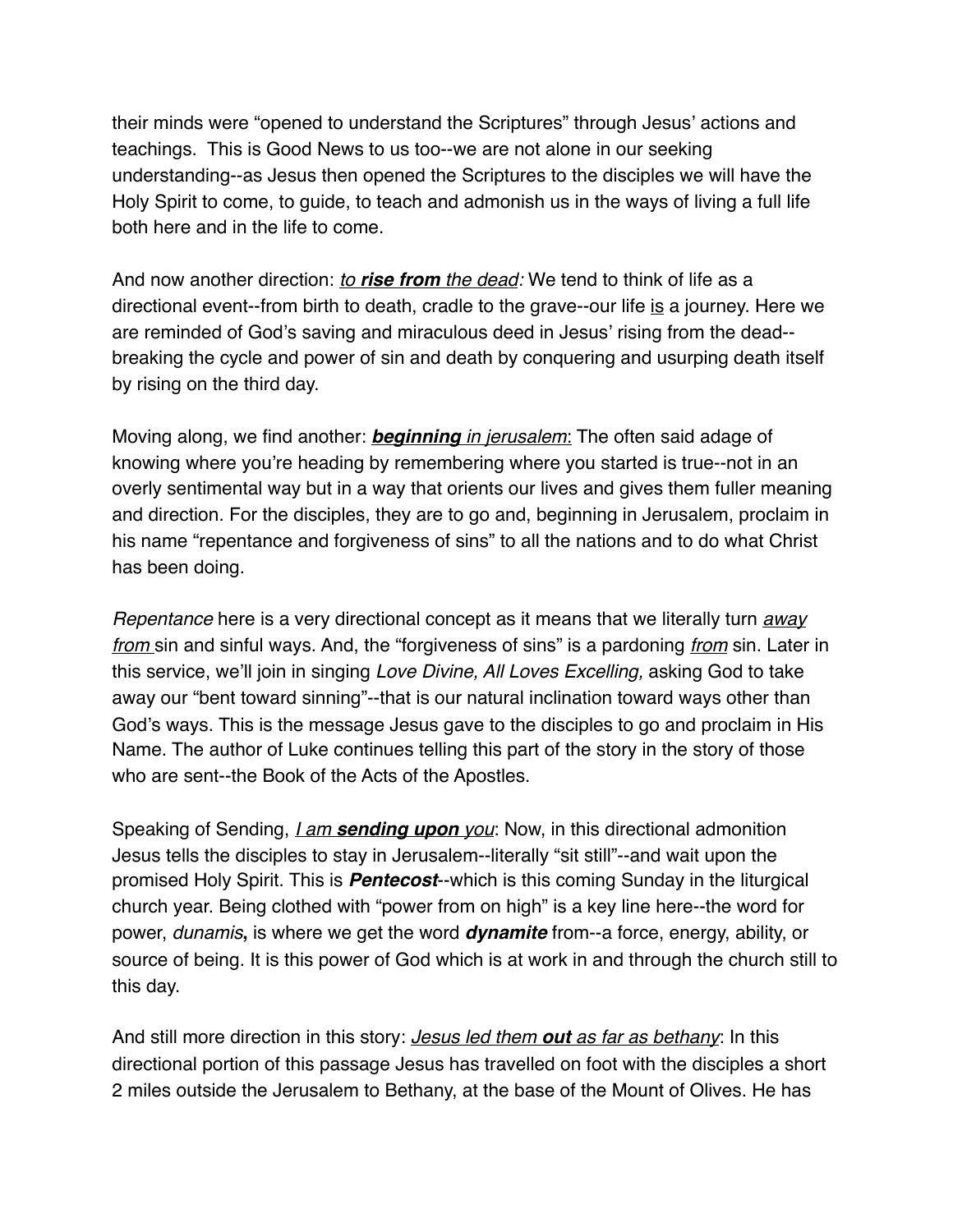led them *OUT* from where they have been hiding in the darkness of the *locked doors and windows* of the upper room and *into* the light of day: the knowledge and understanding of the Scriptures in light of Jesus the Christ.

The Good News is that Christ is still leading many of us out of the darkness of our own fear and misunderstandings. Once they arrived in Bethany, Jesus *lifted up his hands* and blessed the disciples. This action parallels Aaron's blessing of the Israelites in Leviticus and this blessing and the position of hands raised is still a part of our church tradition ancient and modern. (*raise hands in the orans position*)

While he blessed them, he was *carried up into heaven*. Now, this brings us to an important intersection with the second part of the Ascension for us today--first was the *directional* and now the "*Doctrinal.*"

The Ascension of Christ has a strong teaching moment in it, a **Doctrinal** element to it: Christ's ascending is important, but the place to which Christ *ascends* is vitally important--it is a place of power--as we say, *and will say later on in this service*, in the Apostle's Creed *"the third day he rose from the dead; he ascended into heaven, and sits at the right hand of God the Father Almighty; from thence he shall come to judge the living and the dead.*" This is indeed a place of power.

The language for this part of the Creed can be found earlier in Luke 22:69--when Jesus is being tried before the Elders and Priests: "The son of man will be seated at the right hand of the power of God." Jesus' ascending here is important for our seeking to understand more about God's nature--not in a modal or classification and separation kind of way, but a way that helps us to relate to God and for God to relate to us: In essence, this relationship of us to God and God to us, *is* the worship of God. For a lack of better terms, Jesus' being *ascended* is not necessarily a historical proposition of inter-planetary travel from this sphere to the heavenly realm--it is not necessarily about the physical location and spatial accuracy--**but,** it *is* about the *tangible reality* of the **power** of Christ's rule and reign both in Heaven and on Earth. It is this kind of power which is at work in our very lives and in the Kingdom of God. When we encounter this power--God's Spirit--we know it and we are called to respond. (pause here)

**We respond**, we respond when we remember the things that God has done through the incarnation, life, death, resurrection, and ascension of Jesus the Christ, who foretold and promised the coming of the Power From on High; the Spirit of God who will comfort, convict, heal, lead, and guide us, the Holy Spirit.